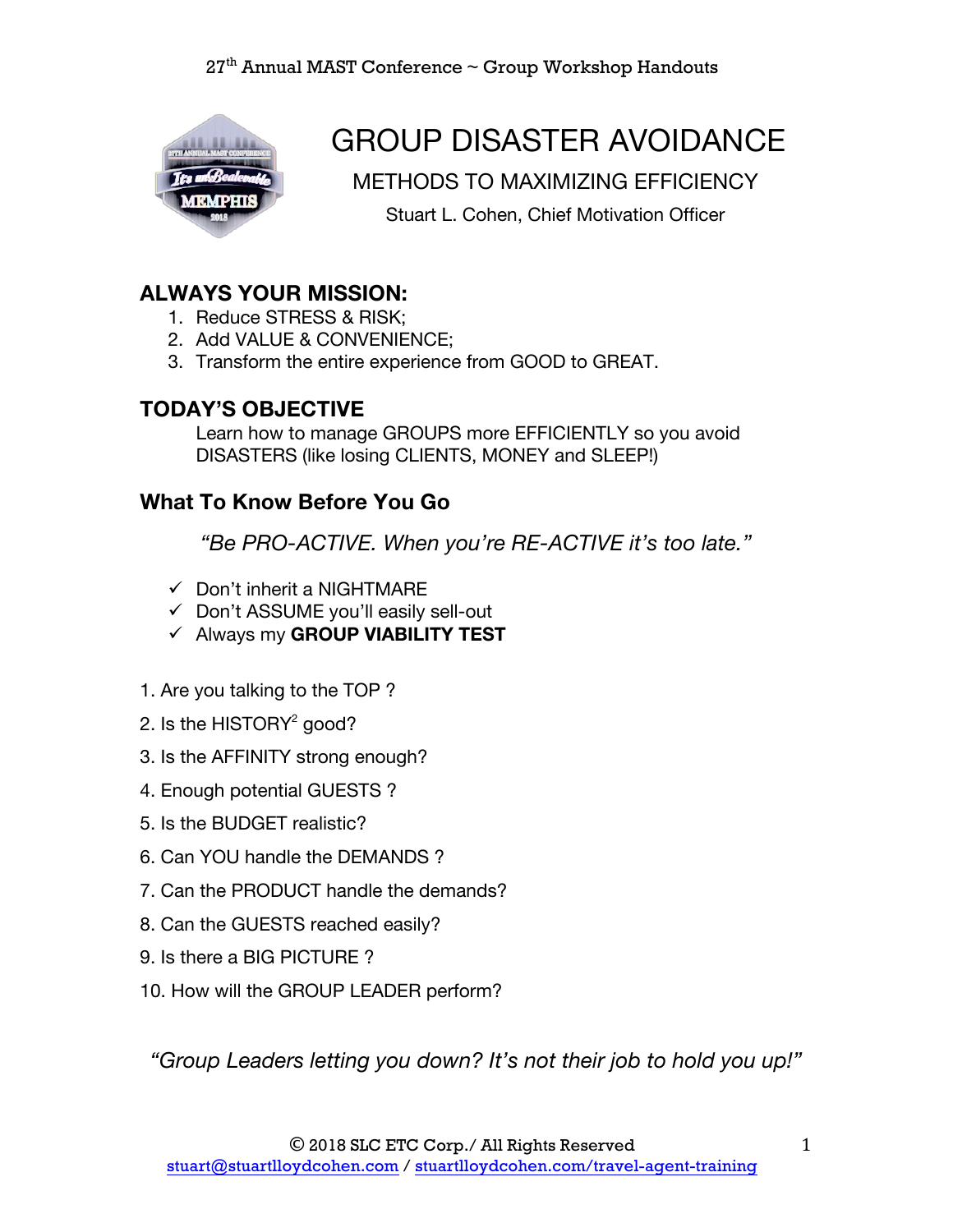8 Signs the Group Leader will UNDER-PERFORM:

- 1) Main interest is in TRAVELING FREE.
- 2) Makes secret DEALS with you.
- 3) Constantly beats you up on PRICE.
- 4) BLOCKS you from talking to others.
- 5) Arrives late or misses MEETINGS.
- 6) Fails to COMPLETE tasks.
- 7) Fails to return CALLS or EMAILS swiftly.
- 8) Refuses to SIGN a Group Agreement Letter.

### **14 Highly Efficient New Habits**

- 1. Create a GROUP AGREEMENT LETTER
	- a. Write it COLLABORATIVELY
	- b. Align EXPECTATIONS instantly
	- c. Define ROLES & RESPONSIBILITIES
	- d. Efficiently cement the ACTION PLAN!
- 2. Maximize SUPPLIER/BRAND support
	- a. Use existing MARKETING TOOLS
	- b. Leverage the BDM & group coordinator
	- c. Ask for BEST PRACTICES TIPS
- 3. Create a PROFIT & LOSS spreadsheet
	- a. Prevent BAD CHOICES
	- b. Create pricing MODELS
	- c. Maximize MARGINS
	- d. Know when you WIN or LOSE \$
- 4. Establish 'RULES OF ENGAGEMENT"
	- a. Avoid SERVICING individually
	- b. Create ONE email, website, phone
	- c. Constantly PUBLISH & PROMOTE
	- d. Radically increase time efficiency!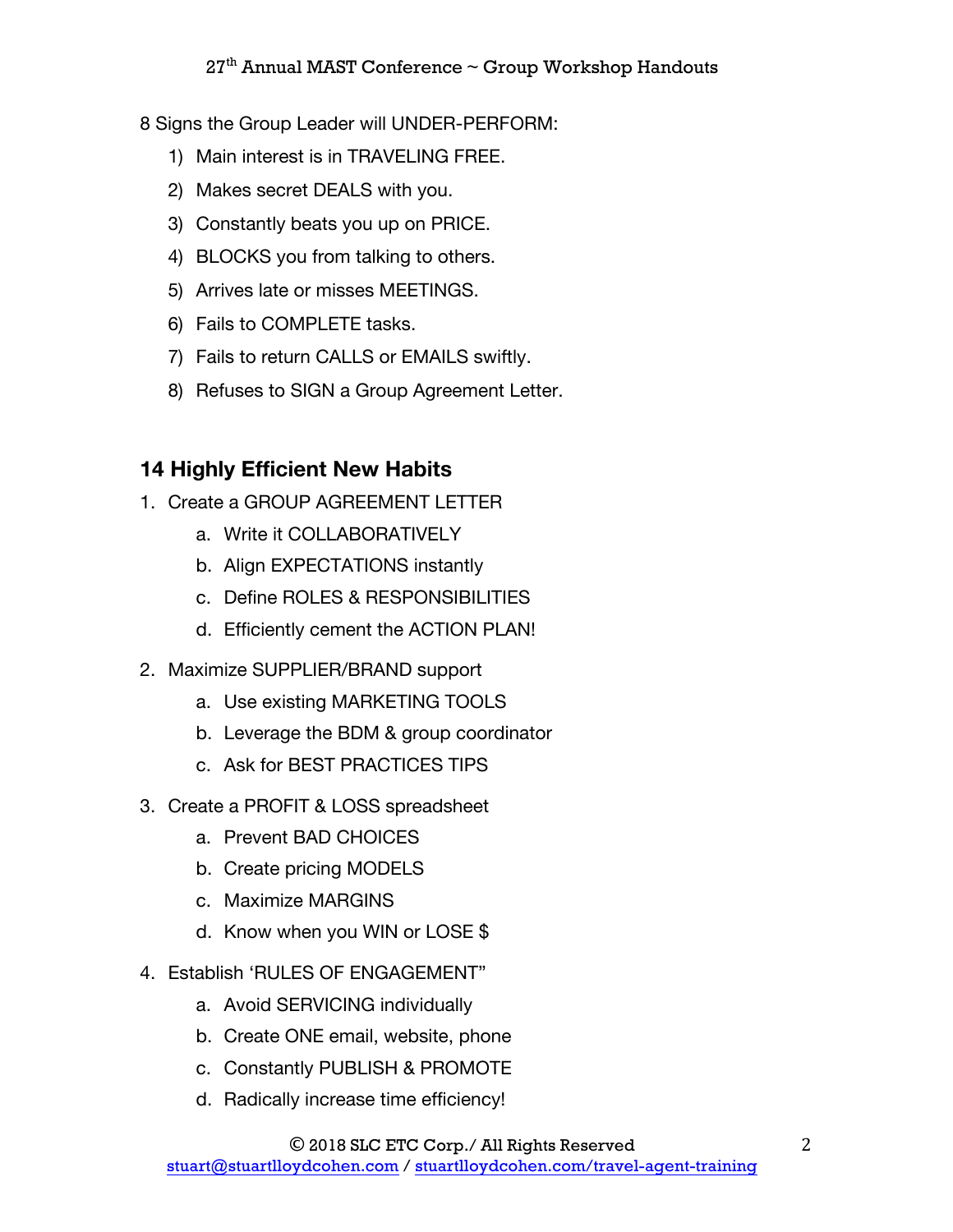- 5. Drive all QUESTIONS online
	- a. Create a public FAQs list
	- b. Publish ANSWERS online
	- c. Include LINKS and DOCUMENTS
	- d. Reduce repetitive questions!
- 6. Use ONLINE FORMS
	- a. Capture & collect DATA brilliantly
	- b. Eliminate ERRORS by sending COPIES
	- c. Capture electronic SIGNATURES
	- d. Put an end to fax, cut & paste, and calls!
- 7. Have WEEKLY update meetings
	- a. w/Clients: Q&A, +momentum, supersize
	- b. w/Supplier: manifest, meeting space
	- c. Stay in control!
- 8. Publicly post QUESTIONS
	- a. Include CONSEQUENCES
	- b. Remove CONFUSION
	- c. Reduce STRESS & RISK
	- d. Add cushion to your key payment dates!
- 9. Document CONVERSATIONS
	- a. Save individual EMAILS & CALLS
	- b. Send client a conversation RE-CAP
	- c. Protect yourself from he-said/she-said!
- 10.Don't SELL ONE-ON-ONE
	- a. Sell the GROUP as a GROUP
	- b. Build COMMUNITY & BANDWAGON
	- c. Maximize effective, efficient selling!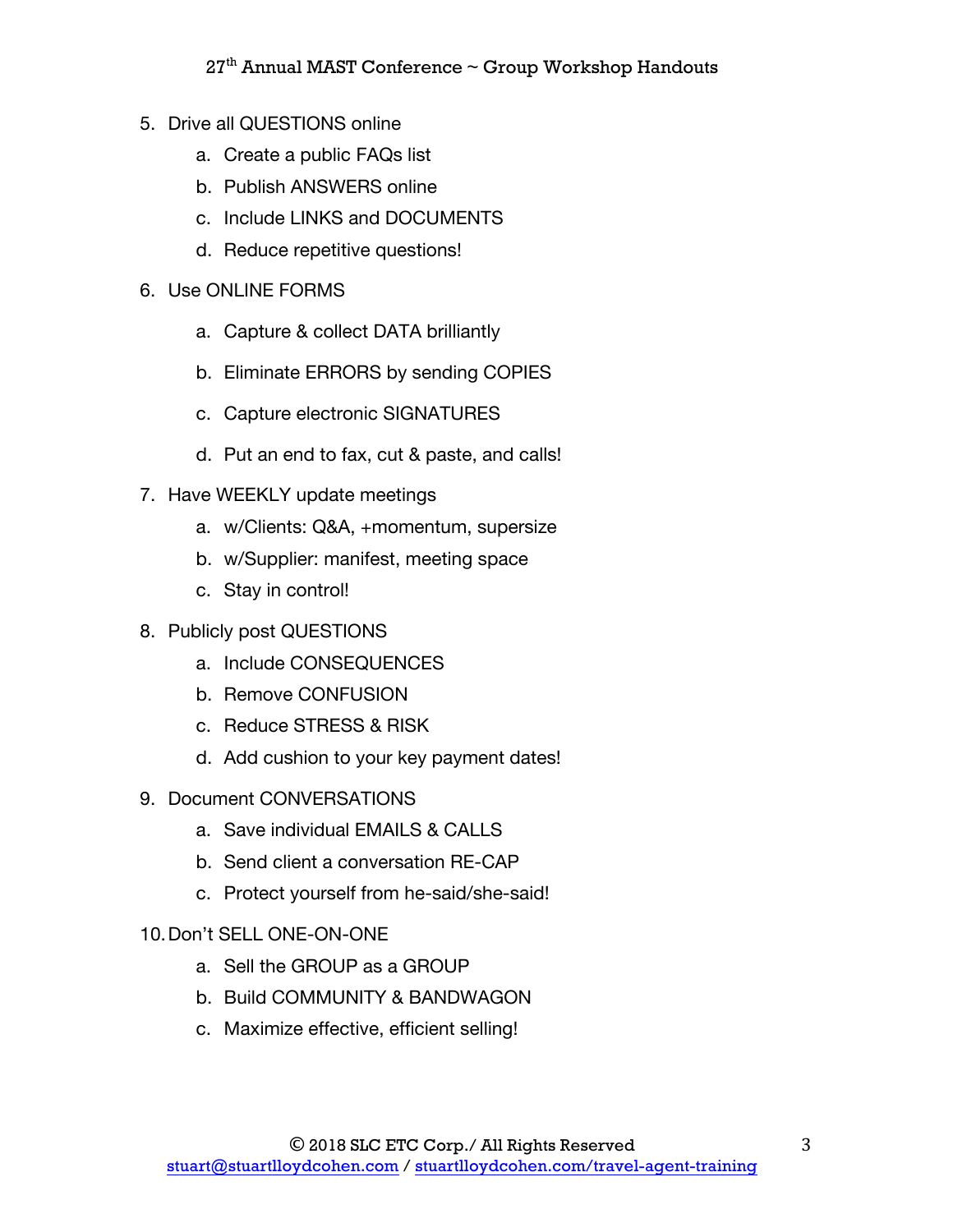- 11.Minimize # of PAYMENTS
	- a. Establish THE PAYMENT DATE
	- b. Shoot for TWO payments
	- c. Spend less time INVOICING
	- d. Spend less time chasing down money!
- 12.Be crystal clear on INCLUSIONS
	- a. Be crystal clear on EXCLUSIONS too
	- b. Create a MORE-INCLUSIVE package
	- c. Go ALL-IN or ALL-OUT
	- d. Eliminate constant calls & arguments!
- 13.Capture SPECIAL NEEDS early
	- a. Never stop ASKING
	- b. Include FOODS, ACTIVITIES, MEDS, etc.
	- c. Save yourself from HEADACHES, STRESS and UNHAPPY CLIENTS!
- 14.Never say I'LL TRY
	- a. Say a firm YES or NO
	- b. Pledge FOLLOW-UP if unknown
	- c. LEVERAGE when you can
	- d. Avoid the monkeys & costly slips!

### **6 Before Departure Alerts**

- 1. DON'T PAY OUT INCENTIVES YET
	- a. Insure against high impact, close-in CHANGES
	- b. Watch 'pay-for-performance' items
	- c. Be clear in GROUP AGREEMENT LETTER!
- 2. FINALIZE with your supplier
	- a. Catch surprise CHANGES (made directly)
	- b. Catch ERRORS that impact clients
	- c. SYNCHRONIZE now to eliminate ISSUES later!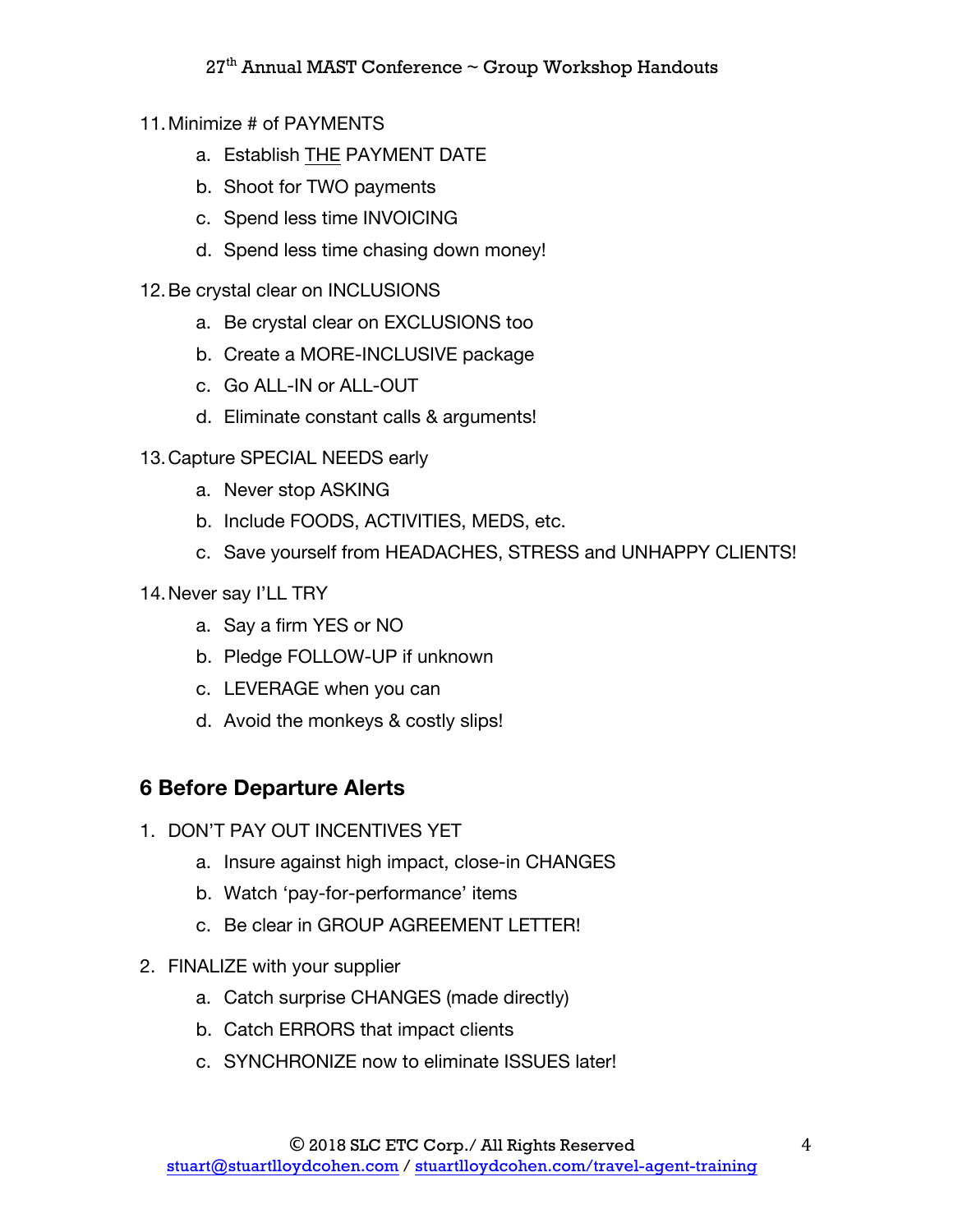- 3. Have mandatory CONFERENCE CALLS
	- a. Provide EMERGENCY CONTACT info
	- b. Review AGENDA
	- c. Answer QUESTIONS & CONCERNS
	- d. Give step-by-step arrival checklist (PDF)!
- 4. Have DRESS REHEARSALS
	- a. Do a walk-through with the SUPPLIER
	- b. Do a walk-through with the GROUP LEADER
	- c. Fix PROBLEMS pro-actively (vs. re-actively)!
- 5. Have SURVEY FORM ready
	- a. Learn what WORKED & what did not
	- b. Keep them ENGAGED
	- c. Respond to (fix) ISSUES urgently
	- d. Tell them you'll share results!
- 6. Have DEPOSIT FORM ready
	- a. Ride the wave of FUN & EXCITEMENT
	- b. Make it AFFORDABLE & REFUNDABLE
	- c. Get next year's trip PRE-SOLD!

### **2 After Departure Action Steps**

- 1. RECONCILE promptly
	- a. Check TCs, commissions, amenity points
	- b. Catch OPEN BALANCES
	- c. Catch SURPRISES & ERRORS
	- d. True-up your P&L!
- 2. Launch your FOLLOW-UP campaign
	- a. WELCOME them home
	- b. Deploy the SURVEY
	- c. Express GRATITUDE